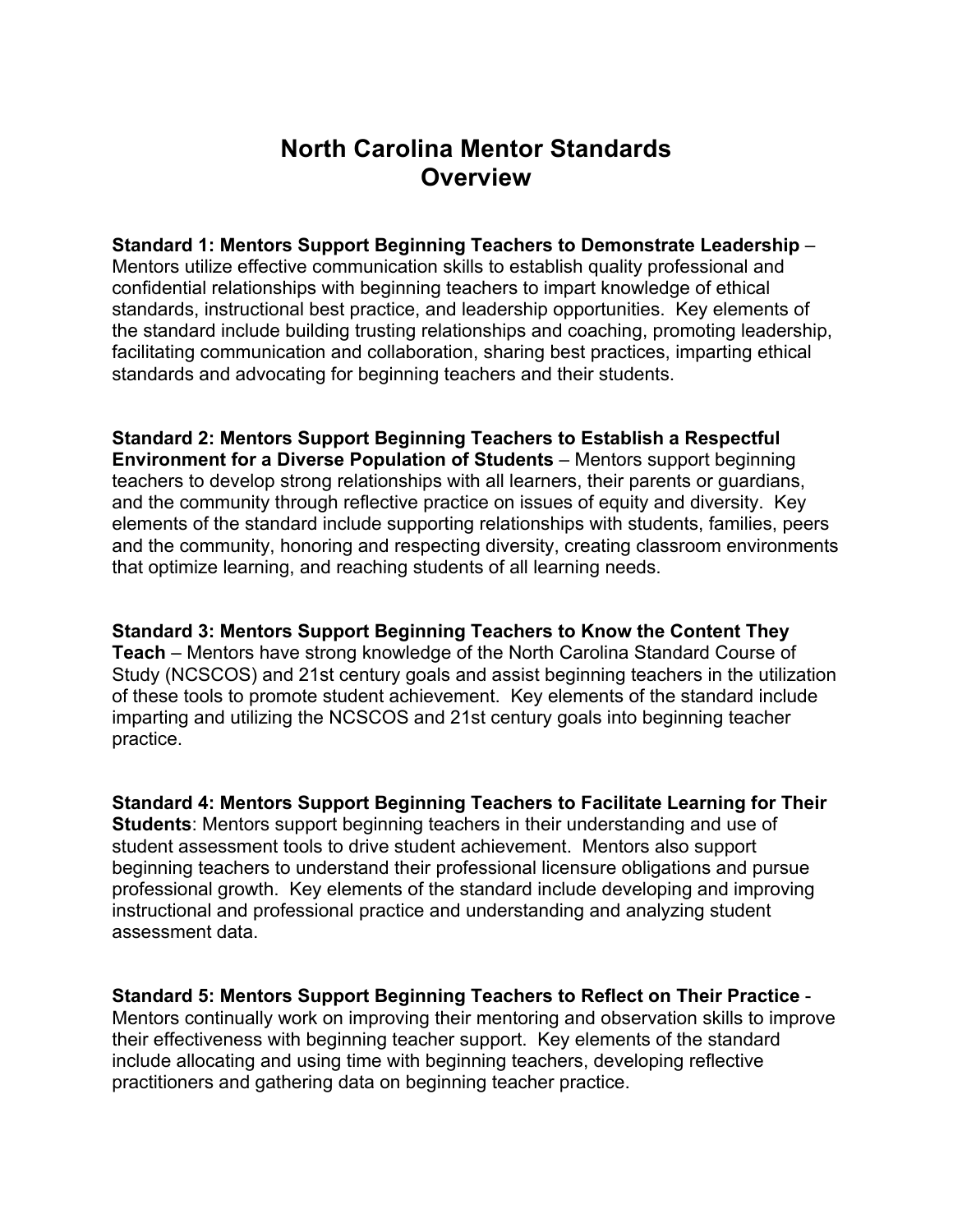## *Mentor Standard 1: Mentors support beginning teachers to demonstrate leadership.*

## **1a Trusting Relationship and Coaching**

- o Mentors establish and maintain confidential relationships with beginning teachers.
- o Mentors develop a range of coaching skills to support beginning teachers.
- o Mentors adapt their use of coaching skills and strategies to effectively support beginning teachers.

#### **1b Leadership**

- o Mentors ensure that beginning teachers are aware of leadership opportunities.
- o Mentors encourage and support beginning teachers to engage in leadership at the school and district levels.
- o Mentors guide beginning teacher's reflection on leadership experiences to promote leadership development.

#### **1c Communication and Collaboration**

- o Mentors utilize effective communication skills with beginning teachers.
- o Mentors support beginning teachers to develop effective communication skills in collaborative interactions with colleagues and administration.
- o Mentors support beginning teachers to engage in collaborative dialogue to improve professional practice and school effectiveness.

#### **1d Best Practices**

- o Mentors possess knowledge of best practices with a primary focus on student learning.
- o Mentors provide resources for and modeling of best practices for beginning teachers.
- $\circ$  Mentors support beginning teachers' implementation of best practices.

#### **1e Ethical Standards**

- o Mentors are knowledgeable about the ethical and professional standards.
- o Mentors demonstrate ethical and professional behavior in interactions with beginning teachers, staff, administration, community members and students.
- o Mentors initiate collaborative dialogue with beginning teachers regarding ethical and professional behavior

#### **1f Advocacy for Beginning Teachers and Students**

- o Mentors advocate for beginning teachers to ensure they have appropriate instructional resources and supportive working conditions.
- o Mentors coach beginning teachers on methods of advocacy for themselves and their students.
- o Mentors advocate for initiatives and policies to improve education for all students and promote positive change practices.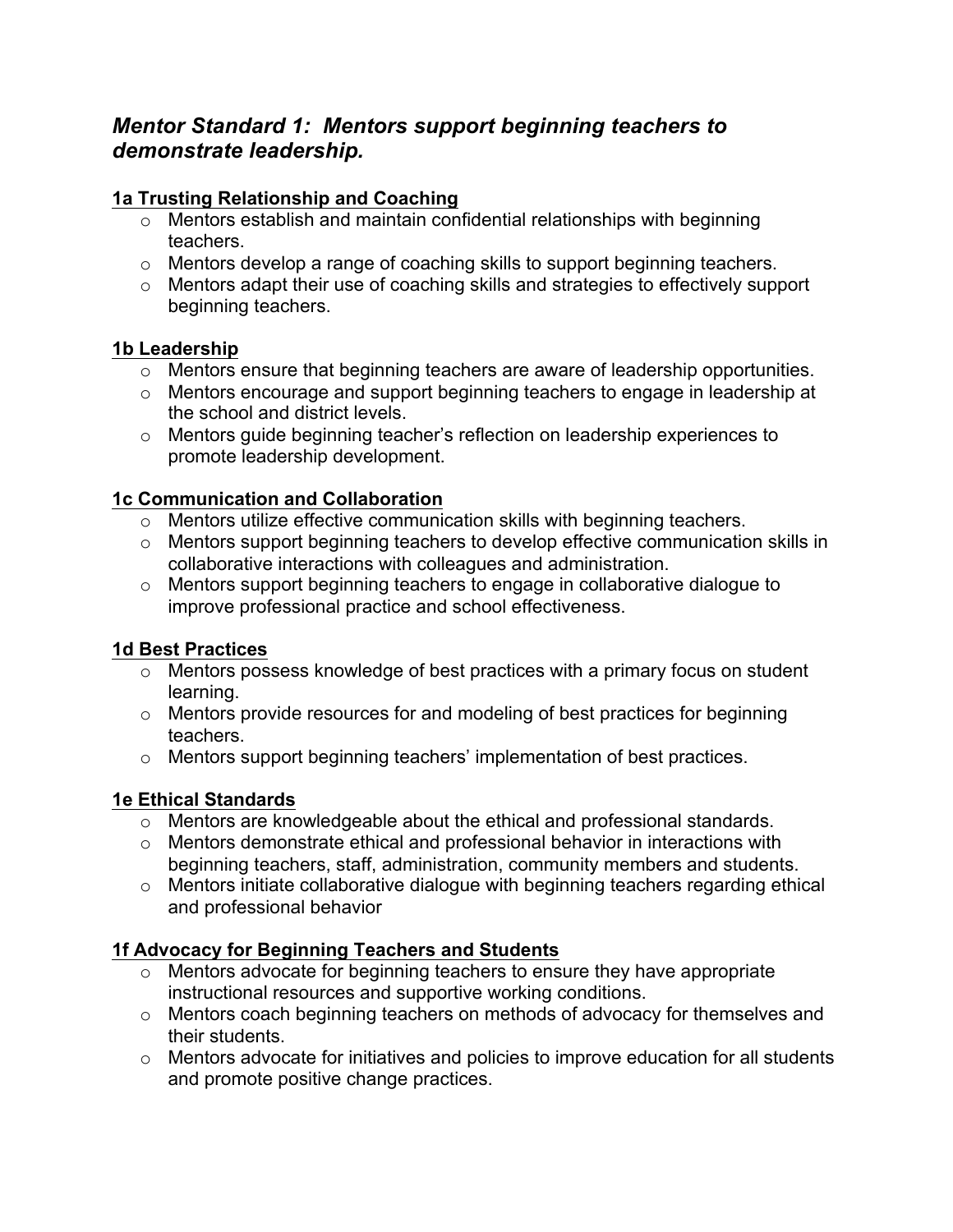## *Mentor Standard 2: Mentors support beginning teachers to establish a respectful environment for a diverse population of students.*

## **2a Relationships with Students**

- o Mentors support beginning teachers to be aware of the importance of building strong relationships with their students and share ways to get to know them.
- o Mentors provide beginning teachers with strategies and methods to communicate effectively with students in a variety of settings and situations.
- o Mentors collaborate with beginning teachers to assess the effectiveness of communications and interactions with students and their impact on relationships and learning.

## **2b Relationships with Families**

- o Mentors support beginning teachers to develop relationships with families and significant adults in the lives of their students
- o Mentors collaborate with beginning teachers to design and implement effective ways of connecting and communicating with parents and guardians in formal and informal settings.
- o Mentors facilitate the beginning teacher's development of methods to support inclusion of families in the on-going process of identifying and improving student achievement.

## **2c Relationships at School and in Community**

- o Mentors assist beginning teachers in learning about the context of the school and community.
- o Mentors support beginning teachers to meet and engage with school colleagues and partners in the community.
- o Mentors support beginning teachers to develop activities that foster positive collaboration between school and community.

## **2d Honor and Respect for Diversity**

- o Mentors support beginning teachers to know the cultural, ethnic, gender and socioeconomic characteristics of their classroom, the school and the community.
- o Mentors collaborate with beginning teachers to expand self-awareness regarding issues of diversity as they impact teaching and learning.
- o Mentors support beginning teachers to expand their awareness of culturally inclusive practices and to include them in planning, implementing, and reflecting on lessons.

## **2e Classroom Environments that Optimize Learning**

- o Mentors possess a broad knowledge of systems and techniques for classroom management.
- o Mentors support beginning teachers in developing effective designs for classroom management to create and maintain a respectful inviting classroom community.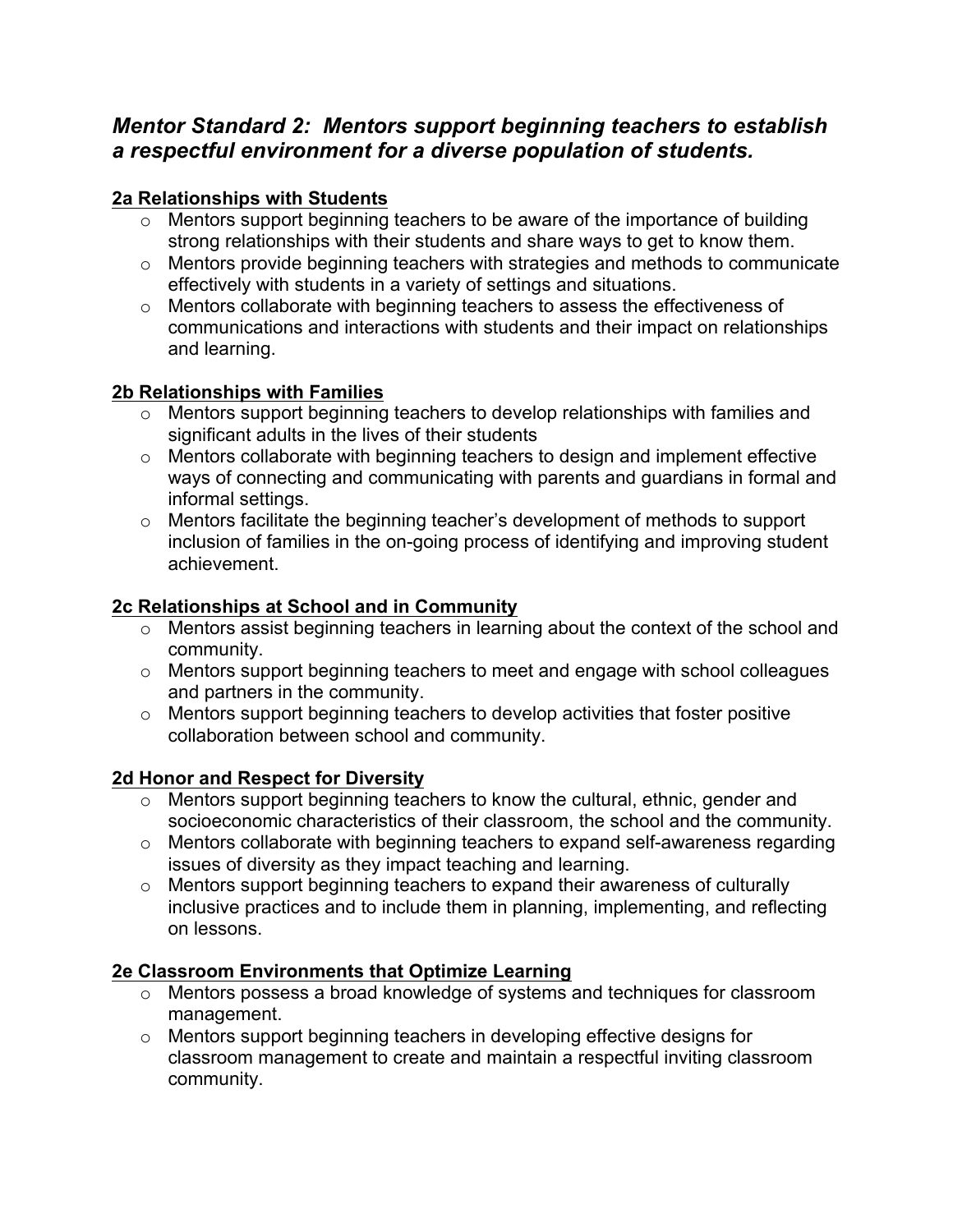o Mentors support beginning teachers to better understand the specific behaviors of their students and ways to adjust strategies to meet student needs and maintain engagement in learning.

## **2f Reaching Students of all Learning Needs**

- o Mentors engage in dialogue with beginning teachers regarding the individual learning needs of their students and corresponding labels that might be assigned to them.
- o Mentors support beginning teachers' understandings of diversity and appropriate instructional strategies to meet individual learning needs.
- o Mentors collaborate with beginning teachers to implement and assess differentiated lessons designed to meet learning needs and promote student success.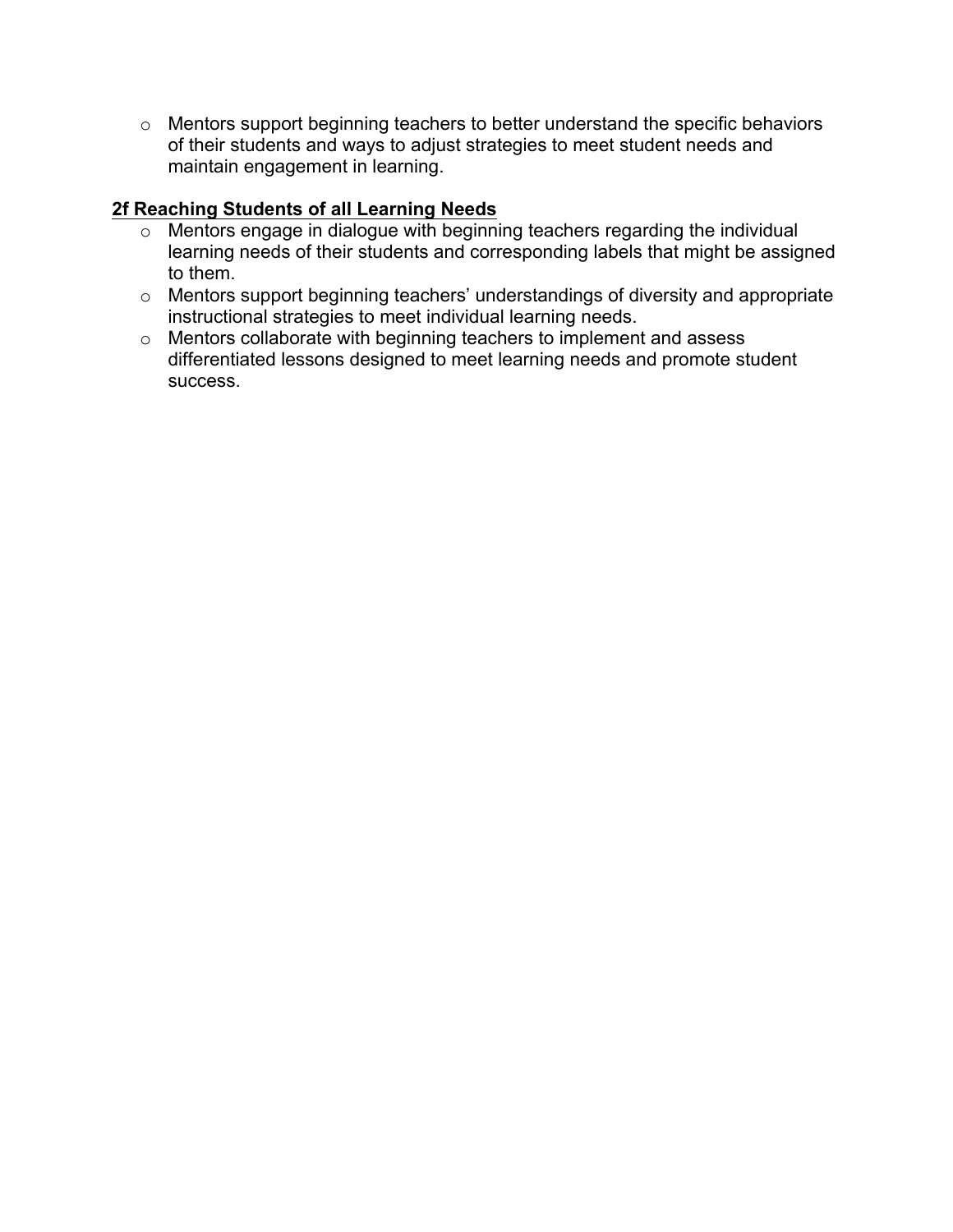## *Mentor Standard 3: Mentors support beginning teachers to know the content they teach.*

### **3a NCSCOS and 21st Century Goals**

- o Mentors demonstrate strong knowledge of NCSCOS for own grade levels/subjects and support beginning teachers to become knowledgeable of NCSCOS for their grade levels/subjects.
- o Mentors demonstrate vertical alignment of NCSCOS so can understand where came from
- o Mentors support beginning teachers to design lessons that integrate 21st century goals and skill development with NCSCOS and to reflect on implementation.
- o Mentors support beginning teachers' participation in professional learning communities focused on full implementation of NCSCOS and achievement of 21st century goals.

#### **3b Content and Curriculum**

- o Mentors ensure that beginning teachers receive necessary NCSCOS and state/district curriculum resources.
- o Mentors assist beginning teachers in the use and implementation of NCSCOS and required curriculum.
- o Mentors collaborate with beginning teachers to develop standards-based short and long term curriculum plans that show application of content and connections to the lives of students.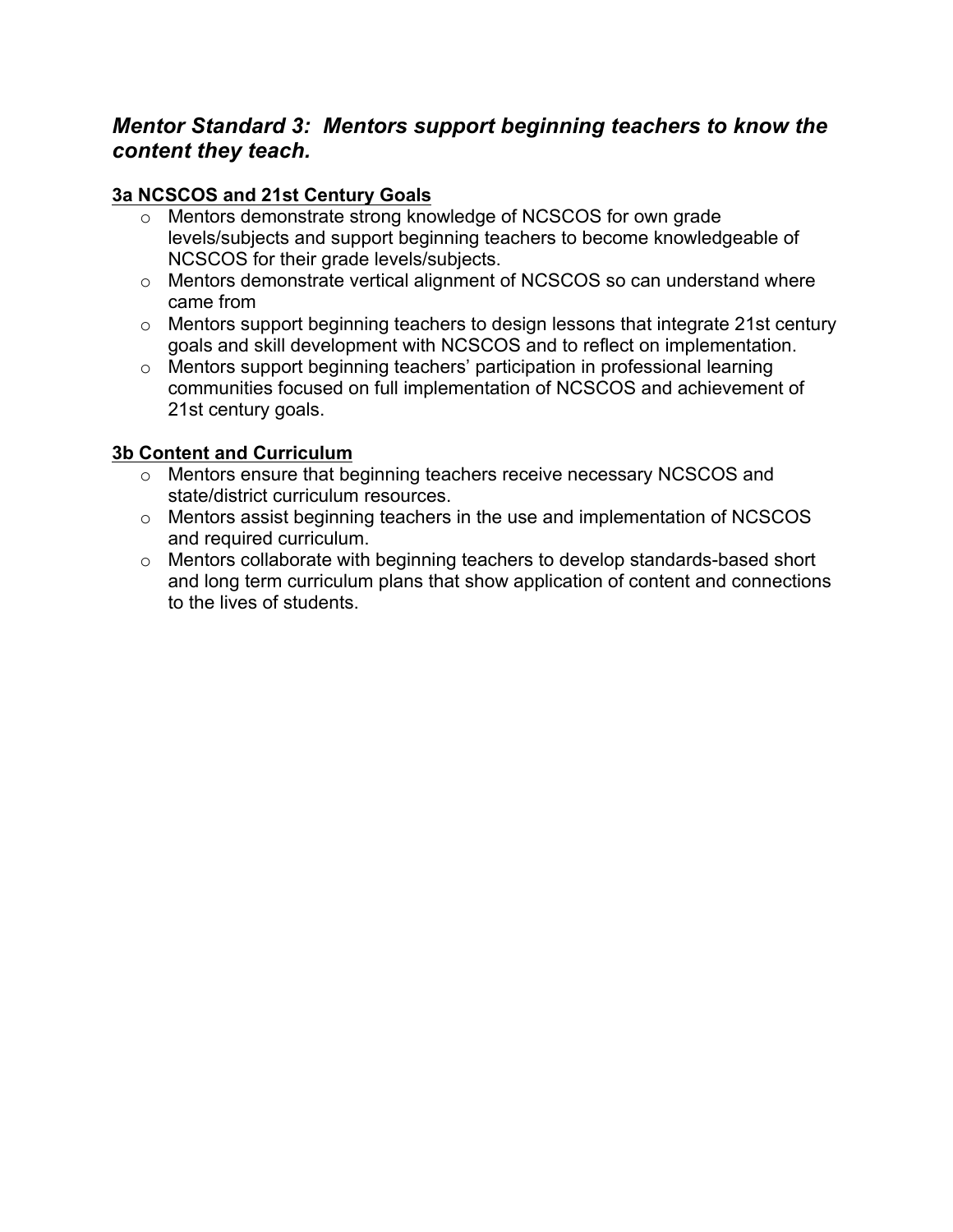## *Mentor Standard 4: Mentors support beginning teachers to facilitate learning for their students.*

## **4a Instructional Practice**

- o Mentors support the planning, implementation and assessment efforts of beginning teachers.
- o Mentors collaborate with beginning teachers to improve instruction and learning.
- o Mentors provide additional assistance and professional development to beginning teachers in areas of need.

#### **4b Professional Practice**

- o Mentors ensure that beginning teachers are fully aware of professional licensure requirements.
- o Mentors model behaviors that demonstrate professional practice and support beginning teachers to pursue professional growth and to maintain professional practice.
- o Mentors facilitate on-going dialogue with beginning teachers to reflect on and enhance professional practice.

#### **4c Student Assessment**

- o Mentors support beginning teachers to have and use required student assessments.
- o Mentors assist beginning teachers in the analysis of student assessment data from a variety of sources and to make adjustments in instructional delivery based on results.
- o Mentors support beginning teachers to design and use student assessment tools to inform the planning of differentiated lessons that are responsive to identified student needs.